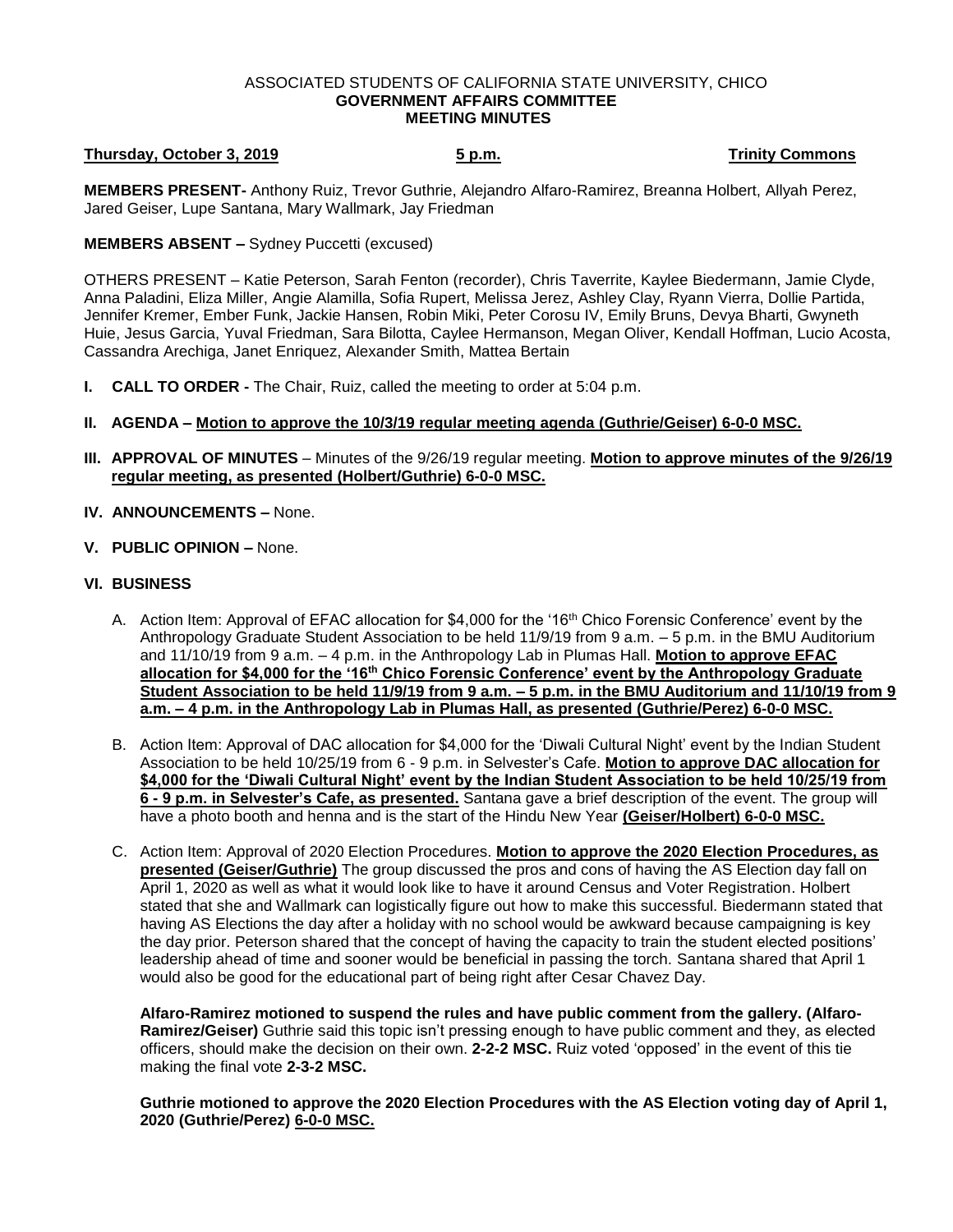- D. Information Item: Revisions to Associated Students Corporate Codes Diversity Affairs Council Code -Santana shared that the staff advisor appointment on the Diversity Affairs Council is changing from 'Student Life and Leadership' to the 'Cross Cultural Leadership Center.' She said this makes more sense for the council to have a diverse-related staff advisor.
- E. Information Item: Resolution Supporting Civil Disobedience and Social Action at All CSUs Alfaro-Ramirez gave a brief description of what this resolution is and what it stands for. He then read the 'Whereas' statements on the resolution and what they hope to resolve.

### **Guthrie motioned to suspend the rules to allow (Guthrie/Geiser) 6-0-0 MSC.**

Santana shared that the Diversity Affairs Council is moving in the direction of being more justice-based and what that will look like. Guthrie suggested tailoring this resolution to better fit our campus. He asked anyone with a suggestion to come to him after the meeting. Alfaro-Ramirez mentioned that this resolution was created after an incident that happened at CSU, Fullerton where a speaker came to campus. Bilotta asked what jurisdiction Administration will have over this. Wallmark reminded everyone of the free speech importance with this matter. Alfaro-Ramirez asked anyone who wants to be on the subcommittee to see him. Kremer reminded the group that student voice was denied when the vote for fee increases was voted on. Holbert shared that keeping fighting for shared governance is key.

- F. Information Item: Wildcat Leadership Institute (WLI) Program Presentation and Reports on Potential Collaboration – Kremer gave a brief background of her experience on campus and with the Wildcat Leadership Institute. She discussed the three parts within the program that students have the opportunity to get involved with. Certificates are available to all students. She concluded her presentation by sharing that the Women Like You Leadership Symposium will be held next semester.
- G. Information Item: Gender & Sexuality Equity Center (GSEC) Program Presentation and Reports on Potential Collaboration – Miki is an intern in the Trans program at the Gender and Sexuality Equity Coalition. GSEC is a resource center for queer students. They are looking for collaborators from the Cross Cultural Leadership Center and Dream Center and a drag show is scheduled for next week at this time of day. Tickets can be purchased in their office.
- H. Information Item: Community Legal Information Clinic (CLIC) Program Presentation and Reports on Potential Collaboration – Sofia Rupert and Angie Alamilla shared the involvement that the Community Legal Information Clinic has with campus. They work close with Title 9 and Safe Place. They appreciate getting the chance to work with the Government Affairs Committee and hope to continue working closely. They want to get the word out about their programs and are here for students and the community and their location on campus is at 25 Main Street.
- I. Information Item: US Border Patrol and Customs Incident Subcommittee Update Ruiz shared that a subcommittee was formed last week. Guthrie reassured the students that dialogue is being created around campus on this. Academic Senate discussed the matter and how they can move forward. Holbert stated that the subcommittee is now going to be called STAND which stands for Students Taking Action against Negligence and Discrimination. Tomorrow from 4:15 to 6 p.m. in BMU 220 they will be discussing actionable things to help the issue so future similar instances don't occur. If anyone is interested in being part of the task force, please attend. The goal of the subcommittee is looking to achieve more communication in the future.
- J. Discussion Item: Care Committee Guthrie shared that amplifying the culture of caring was part of his campaign. He wants to create a Care Committee but will have to change the name of it because there is already a campus Care Committee. The committee would be doing acts of kindness throughout the year such as goody bags for classes and making yard stakes with uplifting messages. He asked the group and gallery to contact him if they would like to join this committee. Wallmark can donate Kind bars. The primary organizer of the campus Care Committee was Megan Odom from the Career Center.
- K. Information Item: 2019-2020 Associated Students Committee/Council Appointments Resignations Resignation from Diversity Affairs Council (DAC) -Commissioner of Diversity Affairs Appointment: Susan Bravo -Executive Vice President Appointment: Deanna Hill

Santana shared when her council meets and encouraged students to apply to sit on her council.